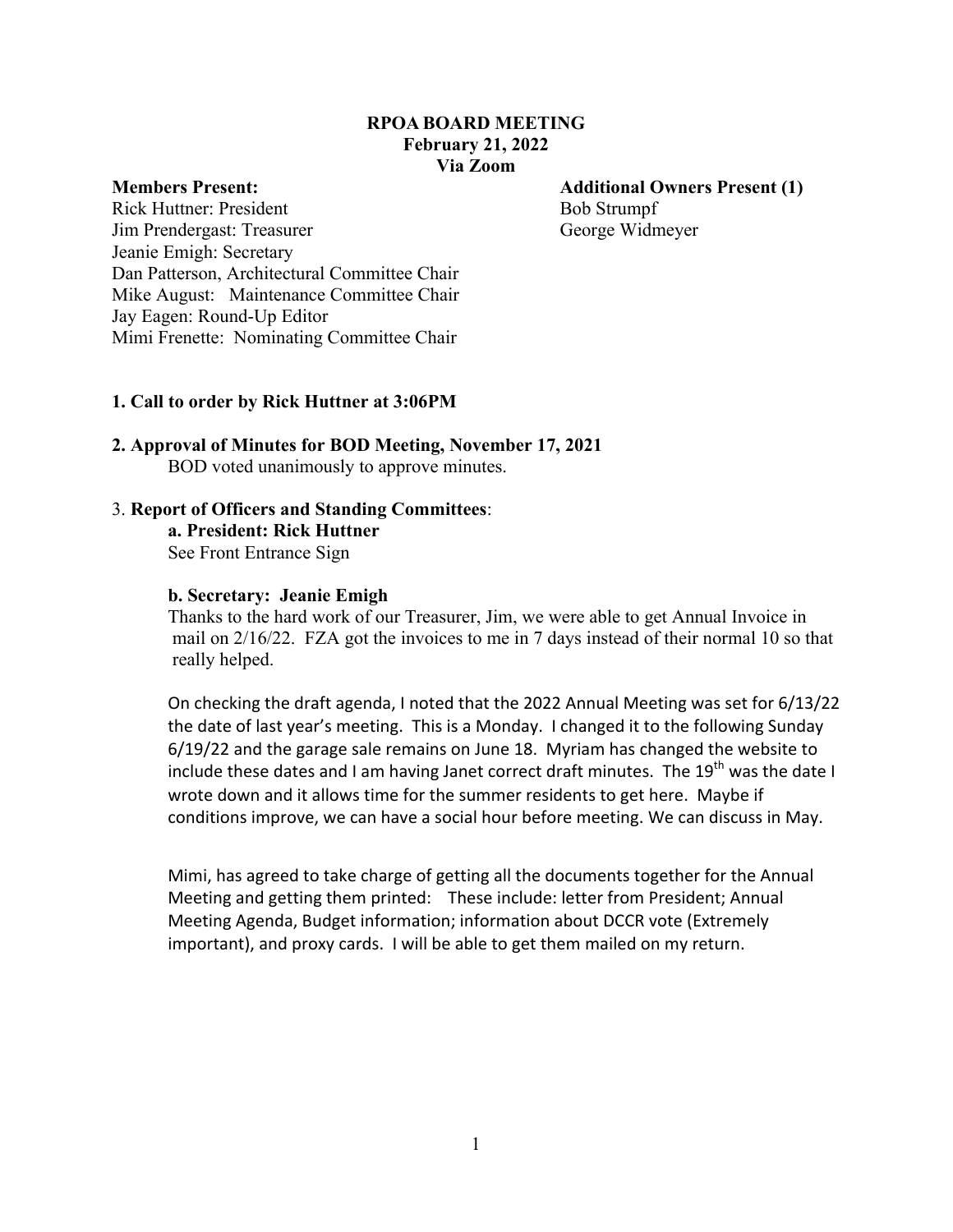## **c. Treasurer/Finance:**

1. RPOA Financial Overview

I still expect to finish the fiscal year close to budget although snow removal can potentially impact expenses in the winter months. Please ask vendors to submit Invoices promptly to ensure we can accurately track expenses.

2. Association Reserves completed our updated study. The fully funded reserve balance was increased. Currently we are over 90% funded which is a strong position.

### **3. I make the following two motions:**

The Board electronically approved the FY23 budget in early February. I make a motion to ratify or confirm that approval of the FY23 budget. Motion passed unanimously. The Board electronically approved the FY23 annual assessment in early February. I make a motion to ratify or confirm the approval of the annual assessment; Motion Passed unanimously.

4. At our January meeting the Board approved the treasurer's application for a debit card with TBK Bank. This debit card is needed to facilitate the transition of our web services and email addresses from Brainstorm to Network Solutions. We now have a debit card.

At the January Board meeting I was asked to consider a proposal from another vendor for our accounting services. The FZA contract is up for renewal for fiscal year 2023, which starts April 1, 2022. I sent the proposal from this vendor to the BOD along with the proposal from FZA. The difference in proposed costs in negligible. FZA's bid for 2023 does not include any cost increase over 2022. After discussing the pros and cons of the proposal from the new vendor, the BOD voted unanimously to renew FZA contract for 2022. (Please note Jay Eagen recused himself from all matters related to this discussion and vote as the new vendor proposal came from a former associate of his at Purgatory.)

## **d. Architecture: Dan Patterson No report**

## **e. Maintenance: Mike August**

## **Snow removal**

Last month's meeting discussion centered around an approach to dealing with accumulated ice on the roads and how to approach this issue. The contractor said the best approach that would cause the least destruction to the road was to bring in a load of grit or sand to provide increased traction. Repeated snow turned into ice because it was driven on and those events were less than the trigger for snow removal in our contract. We discussed lowering the amount to trigger snow removal but the contractor didn't think it was necessary at this time. George will work with contractor to determine if additional snow removal is warranted because of road conditions as he can make early AM contact with provider when necessary.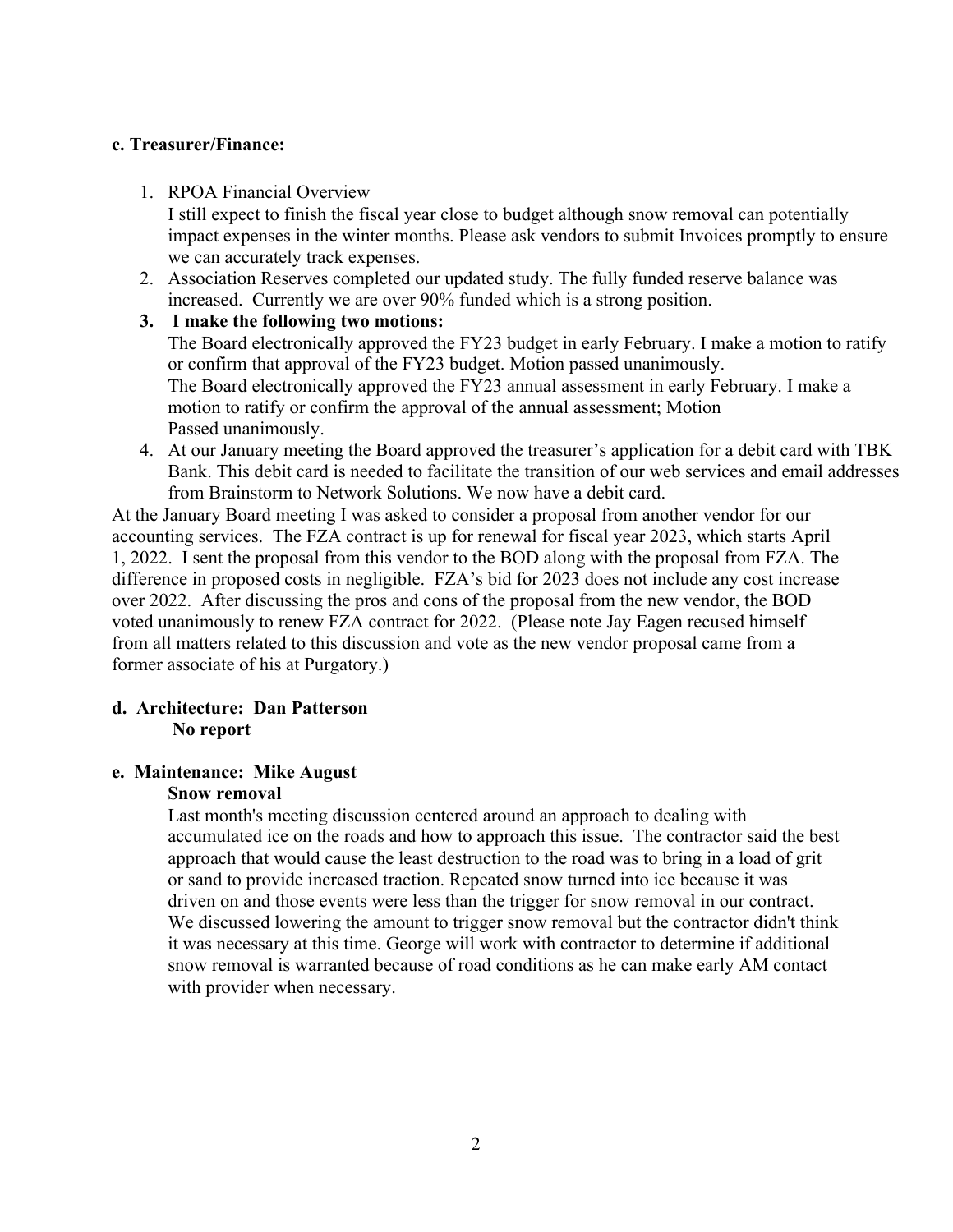#### **Landscape design**

We contracted the landscape designer (Doug from Earthscapes) for the replacement planting for the big curve on CCR just past the entrance. The funds are available from this year's budget to move ahead so we can hit the ground running this Spring when planting season begins.

#### **e. Nominating: Mimi Frenette**

Mimi presented idea of reducing number of BOD members from 7 to 5 for upcoming year as we currently have no candidates going forward. Mimi asked BOD members to reflect on this issue and we will discuss at March meeting.

# **4. Items Requiring Discussing/Action**

## **a. Front Entrance Sign: Rick Huttner**

 A timeline for installation has been established. Rick will make a trip to Albuquerque in the upcoming week to review the design, particularly the lettering. Getting a look at the actual sign will help ensure it meets our expectations. Rick requested and received BOD approval to cover his gas cost.

## **b. Internet Provider: Jay Eagen**

Jay stated the project is moving forward. There is still a missing password to move over the webpage and Jay is currently working with vendor to remedy this. The cost of the project was presented to the BOD and unanimously approved.

#### **c. Ranch Security: Jeanie Emigh**

 Several sign suggestions were presented for sign indicating video surveillance in preserve area. Mimi suggested the yellow and green sign. No other input was received so Jeanie will work with person purchasing the sign and move forward with the installation and the installation of the camera.

Additional information was received regarding the January raid conducted on the property just North of us by law enforcement. They were looking for the fugitive from that had escaped from the La Plata County Jail and shot a Farmington law enforcement officer. He had left day before raid. No occupants of the house were arrested.